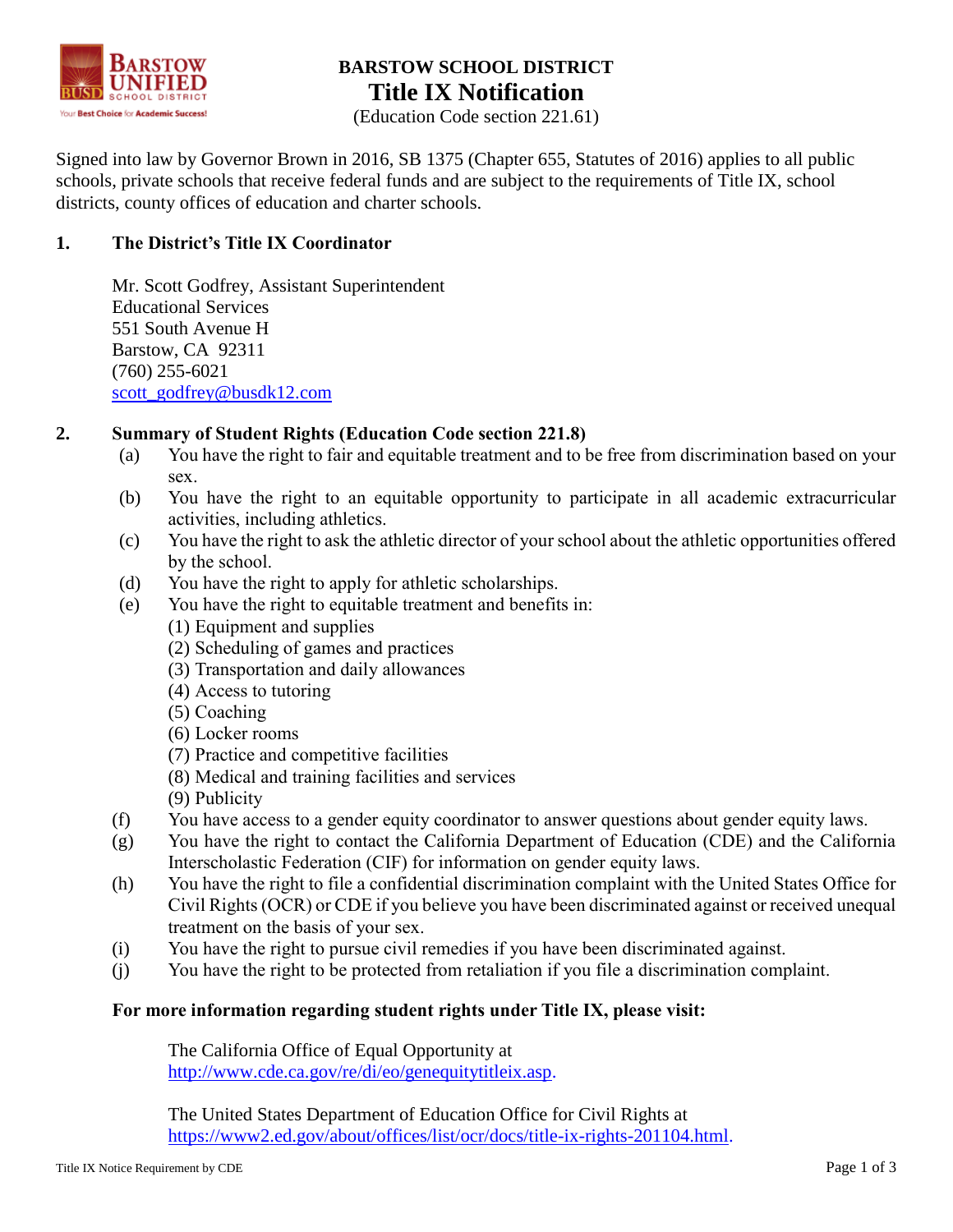### **3. The School's Responsibilities**

Title IX of the Education Amendments of 1972 prohibits discrimination based on sex in programs and activities of federally funded institutions. School district programs and activities must be operated free from discrimination. Key areas addressed by Title IX include: athletics; sexual misconduct, including sexual harassment and sexual violence; pregnant and parenting students; off-campus activities; recruitment and admission; and employment. Schools must protect against discrimination in these areas. Schools must also prohibit retaliation against any person for opposing an unlawful practice or policy, or filing, testifying about, or participating in any complaint under Title IX.

For more information about schools' responsibilities under Title IX, please visit:

The California Office of Equal Opportunity at [http://www.cde.ca.gov/re/di/eo/titleixnotification.asp.](http://www.cde.ca.gov/re/di/eo/titleixnotification.asp)

The United States Department of Education Office of Civil Rights at [https://www2.ed.gov/about/offices/list/ocr/docs/tix\\_dis.html.](https://www2.ed.gov/about/offices/list/ocr/docs/tix_dis.html)

#### **4. How to File a Title IX Complaint**

Individuals who believe they have been discriminated against in violation of Title IX may file a complaint with the District or the Office for Civil Rights (OCR). If a crime is involved, such as sexual assault, individuals may also file a report with the local police department. A person may pursue one or all of these avenues at the same time. Below is a summary of each process.

#### **A. District Complaint**

Title IX complaints may be filed using the District's uniform complaint procedure, [Board Policy](http://www.etiwanda.k12.ca.us/district/board/boardpolicy/1000/EX%201312.3%20%5EUCP.pdf)  [1312.3.](http://www.etiwanda.k12.ca.us/district/board/boardpolicy/1000/EX%201312.3%20%5EUCP.pdf)

Time Requirement:

A complaint with the District must be filed within six months of the discrimination occurring or your awareness of the discrimination (5 CCR 4630(b)).

If you have any questions about this time limit, or if you believe your complaint may be outside this time requirement but want to explore other options, please contact the Title IX Coordinator.

Investigation Procedure:

Upon receipt of any complaint related to a potential Title IX violation, the District will ensure every allegation is investigated promptly, adequately and impartially. The District will also take steps to protect all complainants from retaliation and ensure all parties are treated fairly throughout the District's investigation process. As part of its Title IX obligations, the District also takes steps to prevent recurrence of any sexual violence and remedy discriminatory effects on the complainant and others, as appropriate. The District's procedure for investigating a Title IX complaint can be found at [Board Policy 1312.3.](http://www.etiwanda.k12.ca.us/district/board/boardpolicy/1000/BP%201312.3%20%5EUniform%20Complaint%20Procedure.pdf)

Please contact the Title IX Coordinator if you have any questions.